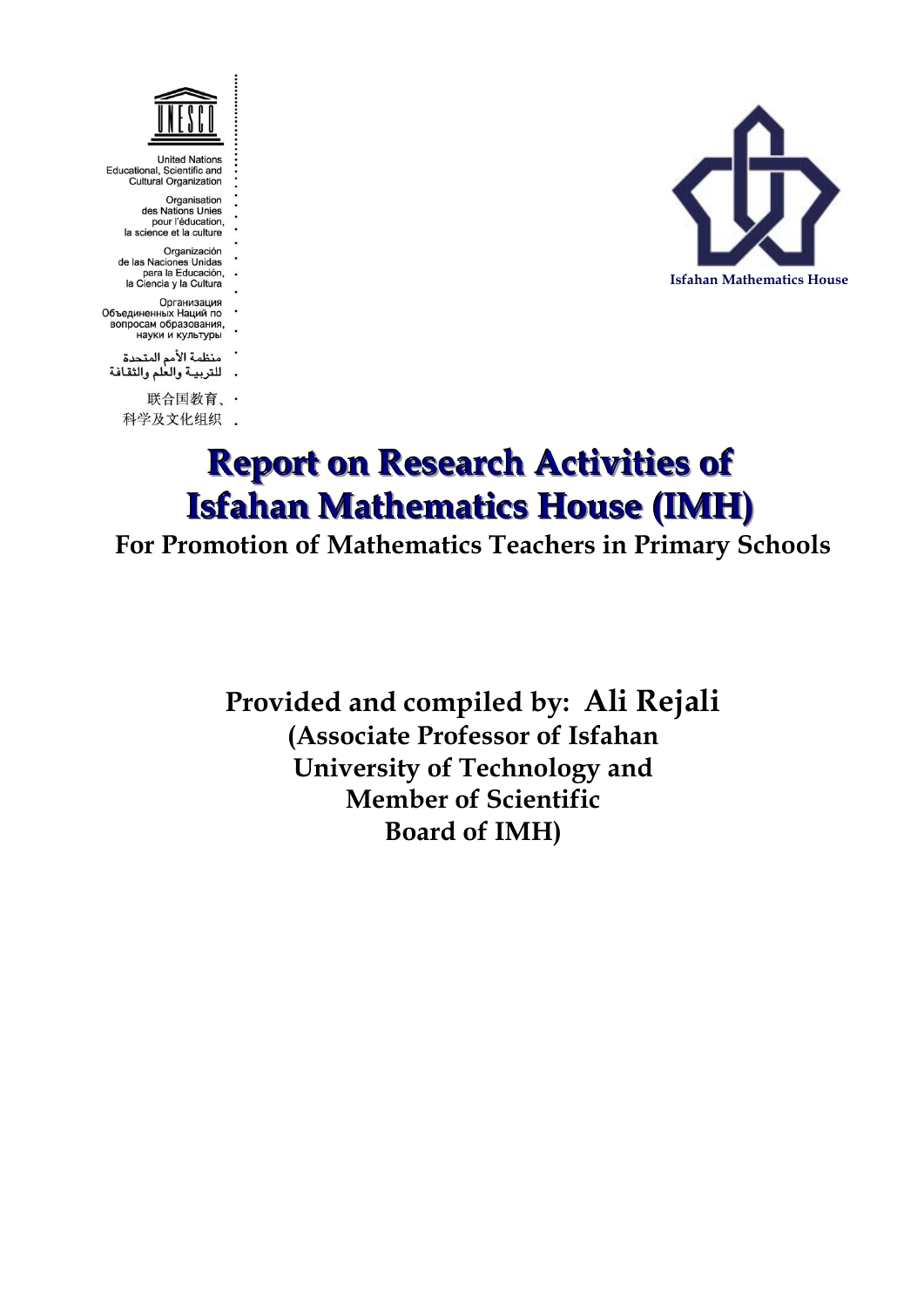### **Introduction:**

Experiences, class observations in high school classes and studies of members of the committee on primary instruction of Isfahan Mathematics House (IMH) which were carried out by the help of Isfahan Society for Mathematics Teachers (ISMT) and Isfahan Society for Elementary School Teachers<sup>1</sup> (ISEST) show that many teachers are not familiar with the goals of mathematics instruction in primary school. Also, they do not know the weaknesses and defects of these goals and the ways of practicing them in classes. In addition, many teachers are not familiar with mathematical concepts which they teach. In many primary schools, mathematics is not taught properly and many students are just afraid of mathematics because of incorrect instruction methods. These students can not follow and understand new concepts due to the continuity of mathematical concepts and misunderstandings of some basic concepts, in previous schooling.

On the other hand, students learn mathematics mostly in an abstract way and they have lack of sufficient skills for using their mathematical knowledge in everyday life. These problems cause the escape of mathematical data from their mind and not understanding the mathematics concepts by them. For these reasons students:

- Consider mathematics unreal, impractical and inconceivable.

- Hate mathematics and are afraid of learning it.
- Do not enjoy doing mathematical calculations and learning mathematics.
- Do not understand logical relationships between different mathematical topics and other sciences (even relationship between mathematics and real life) and because of these reasons they consider mathematics out of reach more than it is expected.
- Confront many problems in higher courses because mathematical concepts of primary school are basic and the mathematics is of important in other sciences.

Also, some teachers have problems like:

 1 Include Ali Rejali (Associate Professor of Mathematics), Fariba Haghani (Assistant Professor of Education), Fatemeh Hani Tabaei Zavareh (Mathematics Teacher), Marzieh Asl Marz (Mathematics Graduate) and Mostafa Noghabaei (Mathematics Teacher)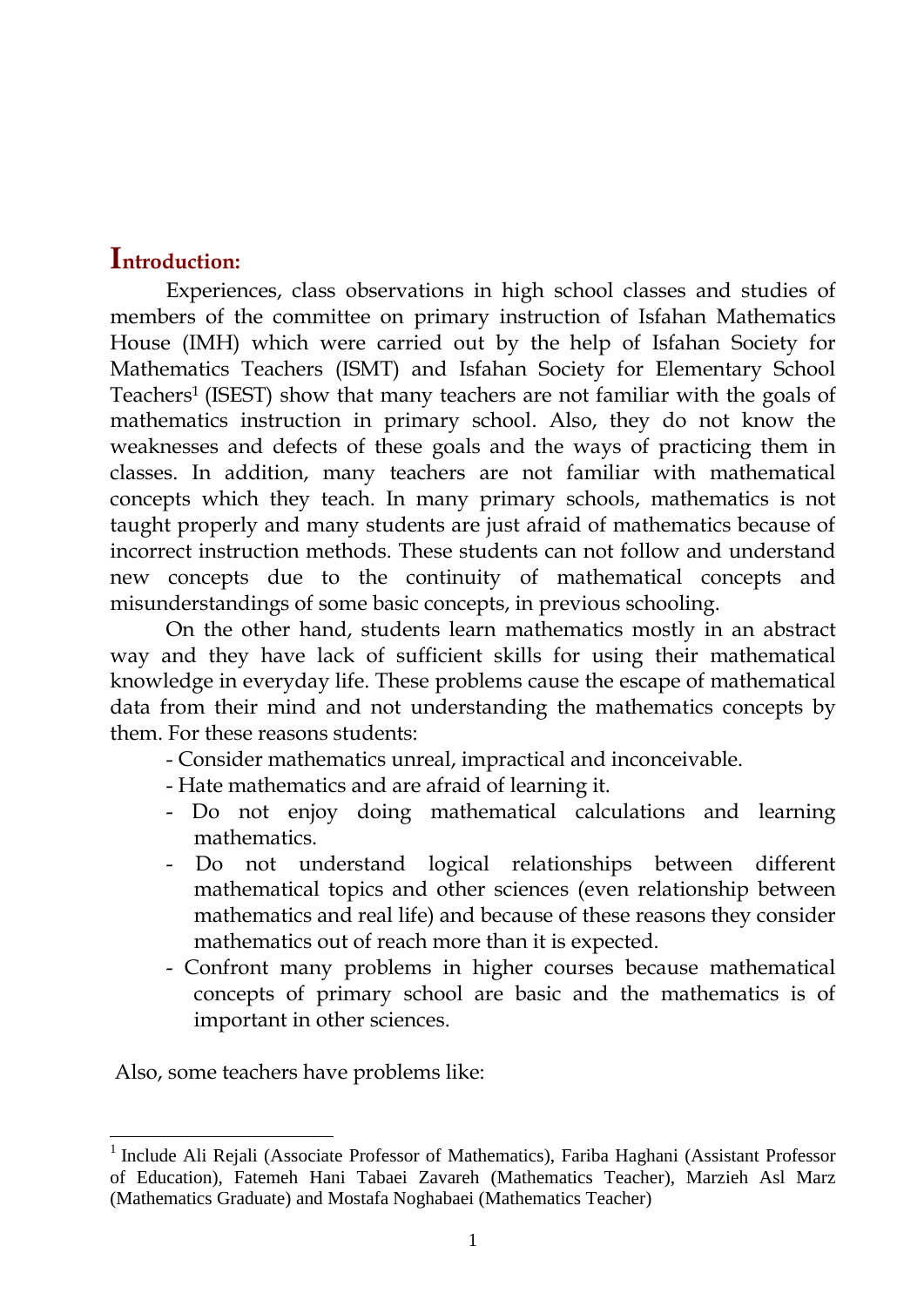- They have problems in teaching mathematics because they are not familiar with goals of mathematics instruction and they are not able to guide their students to reach specific goals.
- They do not have ability of answering and guiding students for understanding mathematics properly, since they do not understand some the concepts they teach and not having complete knowledge of what they teach.
- Because of not knowing the strategies of achieving goals of mathematics instruction in primary schools, they can not achieve these goals, even by knowing those goals, and thus they are not satisfied by their job.
- They escape from mathematics because they have no success in teaching it and they make the students hate mathematics by producing fear (of mathematics) in them.

One of the evidences for proving these claims is the result of TIMSS<sup>2</sup> exams. Educational performance of Iranian students in the year 1994 -1995 of this exam shows that total score of mathematics exams in third and fourth grade has been 28% and Iran gained 24th place among 24 countries in this grade and 25th place among 26 countries in fourth grade.

## **Activities:**

These pieces of information led IMH to carry out the following activities:

- 1) Holding an exhibition of mathematical instruments and paving the way of establishing a Mathematics Playing Room. It has been planned that students can visit the exhibition with their teachers and play with mathematical instruments in that room. This matter leads to better understanding of mathematics studies among students and their teachers and transform the absolute abstraction into understanding and feeling mathematical concepts.
- 2) Forming workshops on the goals of mathematics in primary school in which the goals of mathematics are studied by the aid of participating teachers. In each workshop at most 25 teachers take part and they separate in teams in a face-to-face format. This workshop is usually leads by an education expert and a mathematics specialist who work together as a team.

In these workshops, in which teams are selected randomly, at first the participants introduce themselves in any manner they like. Then the groups

 $\overline{a}$ <sup>2</sup> Third International Mathematics and Science Study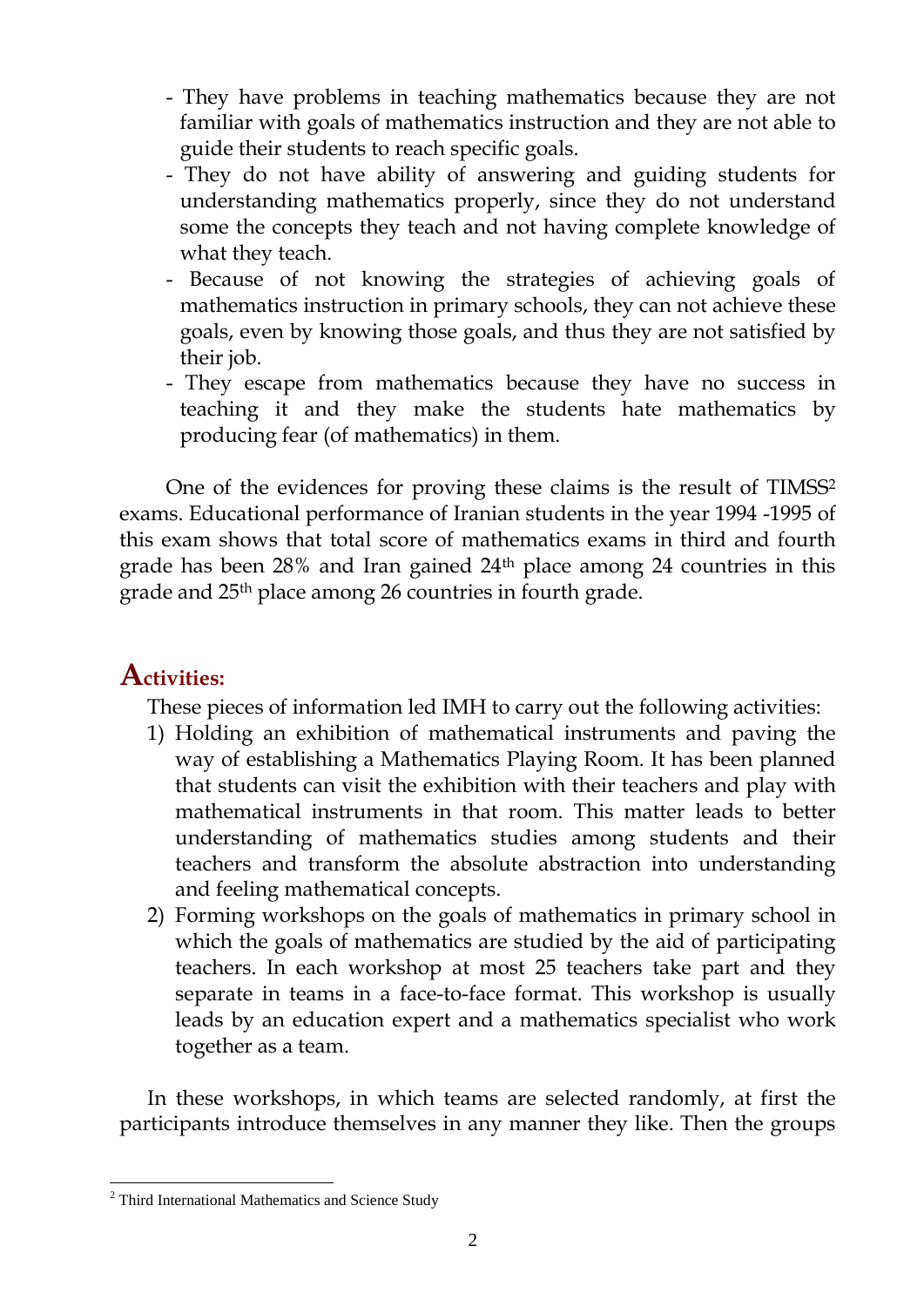labeled and the questions, which explained in appendix 1, are handed to them.

At first participants study the questions individually and provide some answers. Then, they discuss those answers in their group and by the guidance of workshop leaders. Each team agrees on a set of answers. At the end, one member of the team (selected by the workshop conductors) explains the answers, which are usually written on transparency papers, to others and other teams can discuss the answers and complete them. During this discussion, many weaknesses and abilities of teachers are revealed and, the teachers getting more familiar with the goals and they experience the method of establishing these goals practically.

Firstly the questions focus on ascertain of how much the teachers know goals of mathematics instruction (Appendix 1). The aim is that the teachers test themselves on the following subjects:

- a) How much are they familiar with the goals?
- b) What is the meaning and importance of goals in education?
- c) How can known goals be implemented in primary school classes?

Then, the list of goals of the mathematics instruction in primary school, which has been approved by Iran Education Ministry (Appendix 2), is given to participating teachers and they become familiar with these goals. They also talk about necessary goals which are not in the approved plan. The discussion continues in a similar way and at last it is summed up by the teachers themselves and with the guidance of workshop conductors.

Later, in some sessions international goals which have been identified by the National Council of Teacher of Mathematics (NCTM), are presented to teachers<sup>3</sup> , and their important points are explained. Then some questions about those goals are propounded. The teachers are asked to express the observed weaknesses of goals of mathematics instruction in primary schools in Iran educational program on the basis of their information and experiences and also international studies. They express their ideas for all members of their workshop after discussing with other members of their team. Some results of these discussions have been mentioned in appendix 3.

In general, at the end of the workshop, participants gain a general view about the goals and the approaches to each of these goals. During discussions, they become familiar with TIMSS results and it helps them to become more familiar with the weaknesses of teaching mathematics in primary schools.

<sup>&</sup>lt;sup>3</sup> <http://standards.nctm.org/document/chapter4/index.html>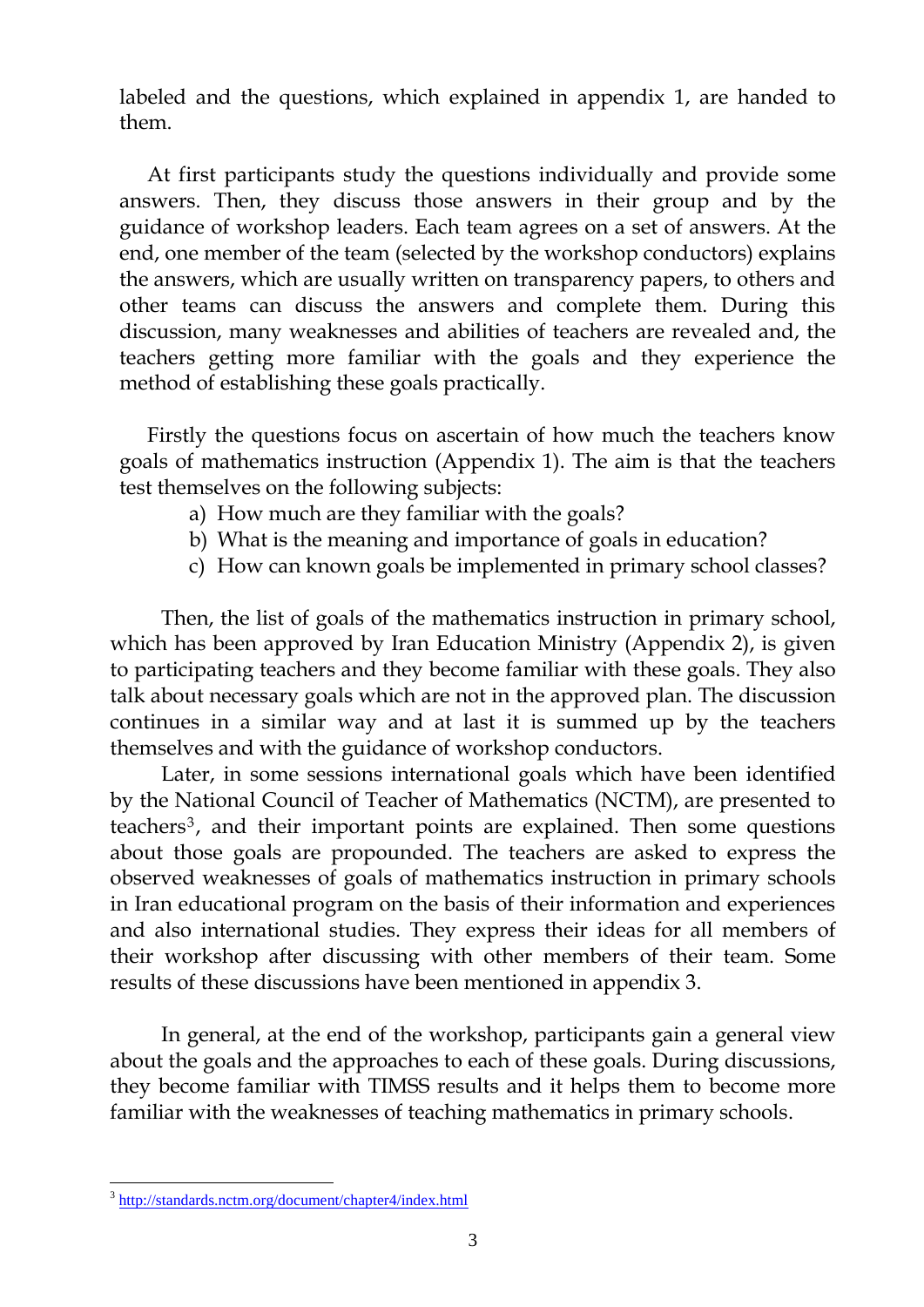#### **The follow up studies show that these workshops have positive effect on teaching methods in primary schools.**

In addition, the experience of team working for participants lead to establishment of common sessions during academic year, in which teachers discuss their problems and difficulties of teaching mathematics with each other and they try to promote their methods of teaching in this way. A sample poll of them can be found in appendix 4.

3) During holding goals " workshops and because of the observations of mathematics teachers in high schools that students have not understood a concept of primary school"s mathematics well enough, IMH decided to plan two workshops on the concepts of numbers and geometry.

These workshops were planned by experts of education specialists and mathematics teachers and other experts in IMH. They were administered in a team format.

The questions propounded in these workshops are in appendix 6 of the Farsi version of this report. During discussions of these workshops, the roots of many disabilities of students in higher academic grades were detected and by the aid of volunteer teachers who participated in these workshops, concepts and appropriate methods of teaching those topics and notions were studied.

#### Result of these activities:

- *1) Possessing teaching certificate for teachers who pass workshop courses on goals and mathematics concepts is necessary.*
- *2) The goals are not clear for many teachers and indeed the methods for establishing those goals in teaching have not been defined for them and thus there should be opportunities for teachers to become familiar with goals and the method of implementing them.*
- *3) Many teachers are not familiar with mathematics concepts that they teach and also the methods for teaching them. Therefore, these concepts should be explained and analyzed for them in workshops before and during their career.*
- *4) Modern standards of mathematics instruction in Iran primary schools need to be compiled. These standards should be compiled by the aid of other teachers, mathematics teachers and educators. Thus, these standards should not be compiled in closed rooms of educational organizations.*
- *5) For formulating standards, being familiar with international standards of mathematics instructions is necessary. Also, these*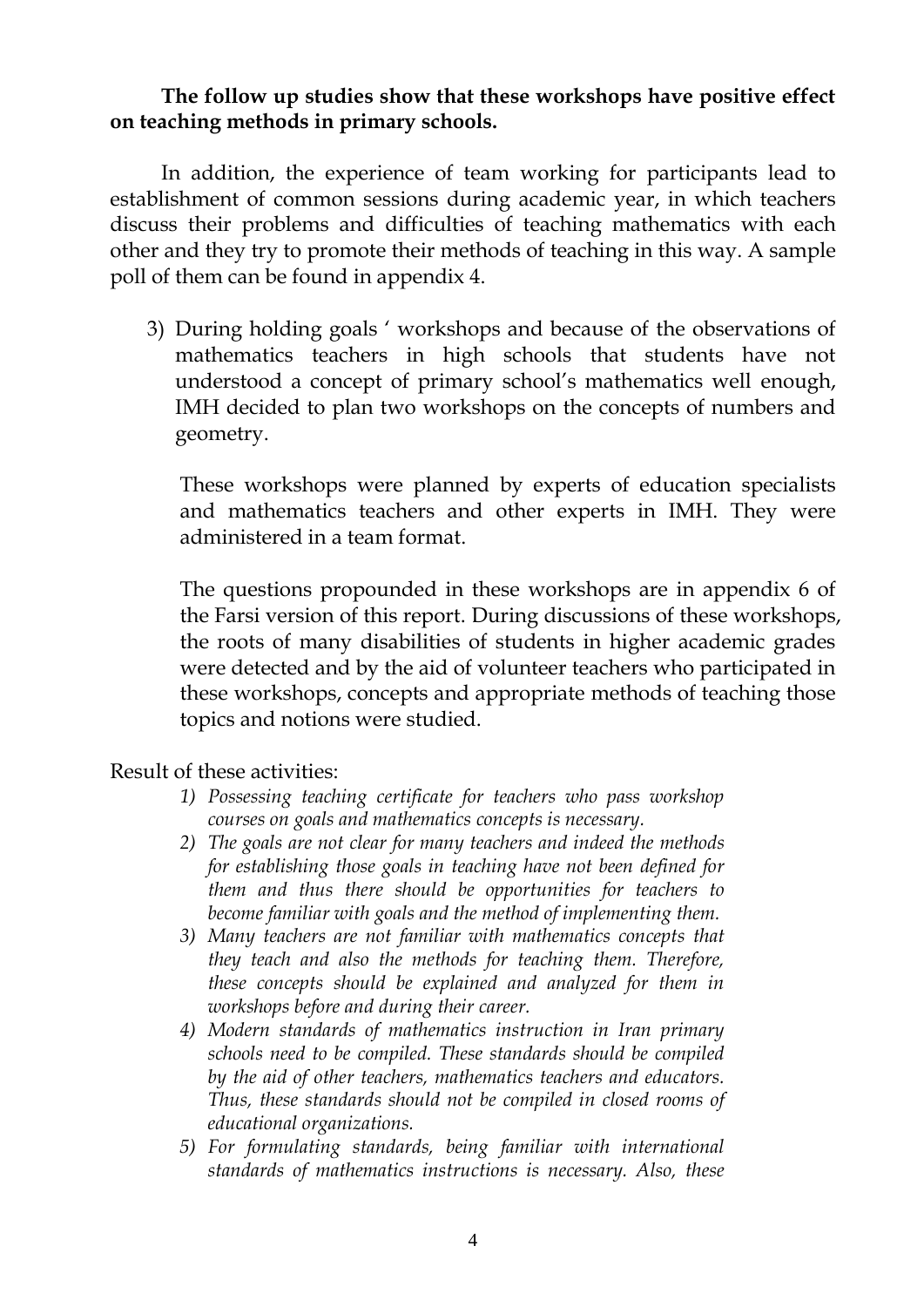*standards should be made native on the basis of possibilities and local potentials.*

- *6) After formulating these standards and validating them by teachers' organizations, they should be taught to teachers in similar workshops by the aid of scientific and educational associations of teachers. Then, these standards should be administered.*
- *7) Using ICT facilities and making mathematical concepts tangible for students are necessary. These two should be considered in future plans of primary education.*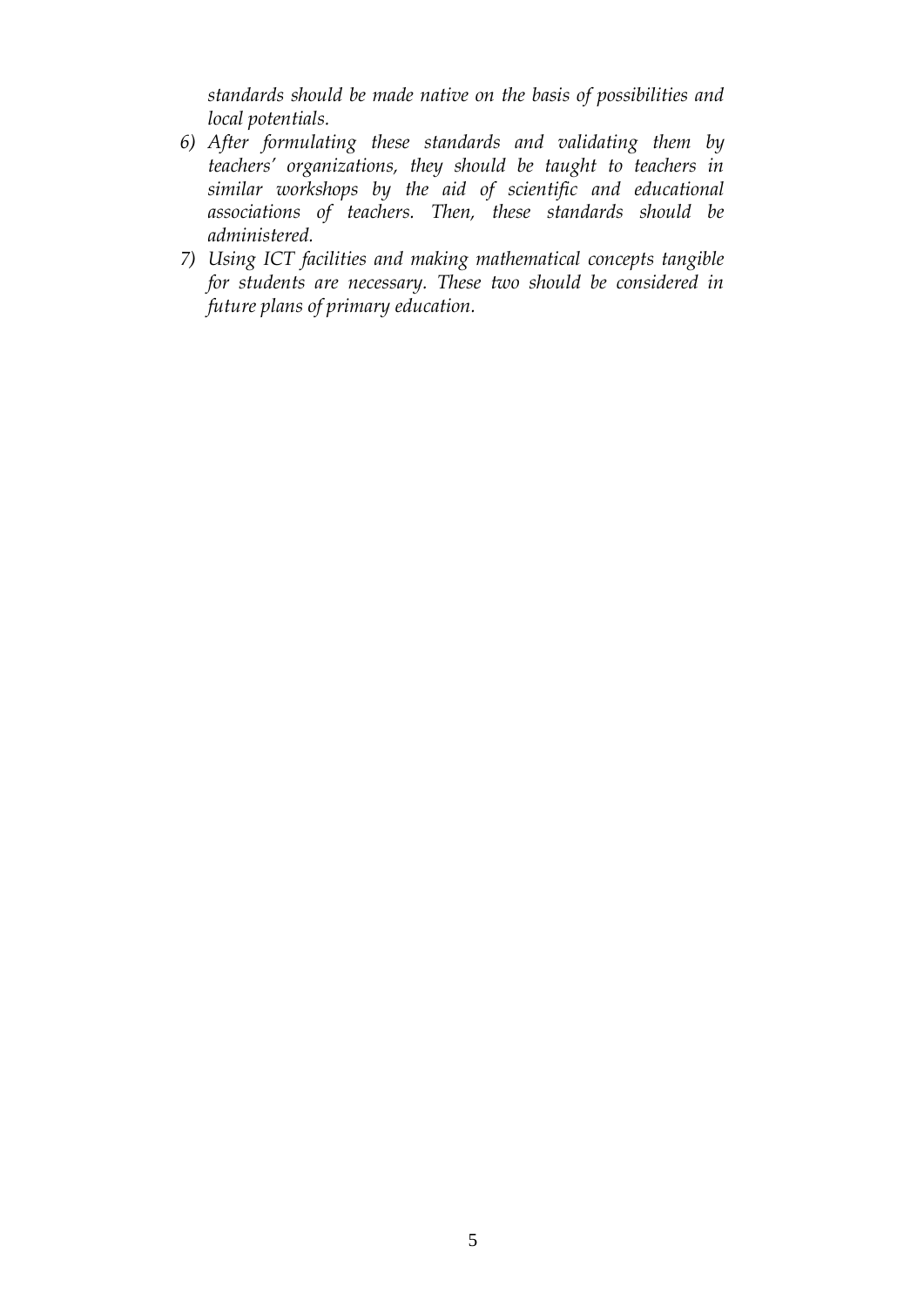## "IMH"s workshop for studying goals of mathematics instruction in primary school"

### More acquaintance with goals of mathematics instruction in primary schools **Goals of the workshop:**

## **Cognitive:**

- More acquaintance with goals and concepts of mathematics instruction in primary schools
- Acquaintance with world wide studies on mathematics instruction in primary schools
- Criticism and analysis of goals on mathematics instruction and increase the attention pf participants to them
- Study and analysis of existent mathematics books for finding the conformity of the goals with the content and understanding of the concepts

## **Behavioral:**

- Creating sensibility in teaches for recognizing goals and concepts of mathematics instruction
- Attention to goals of mathematics instruction of other countries
- Making interests in further studies on this topic

## **Psychomotor:**

- Making lesson plans and performing on the basis of instructional goals.
- Teaching mathematical concepts in a right way

## **Method:**

• Through active participation of participants via team working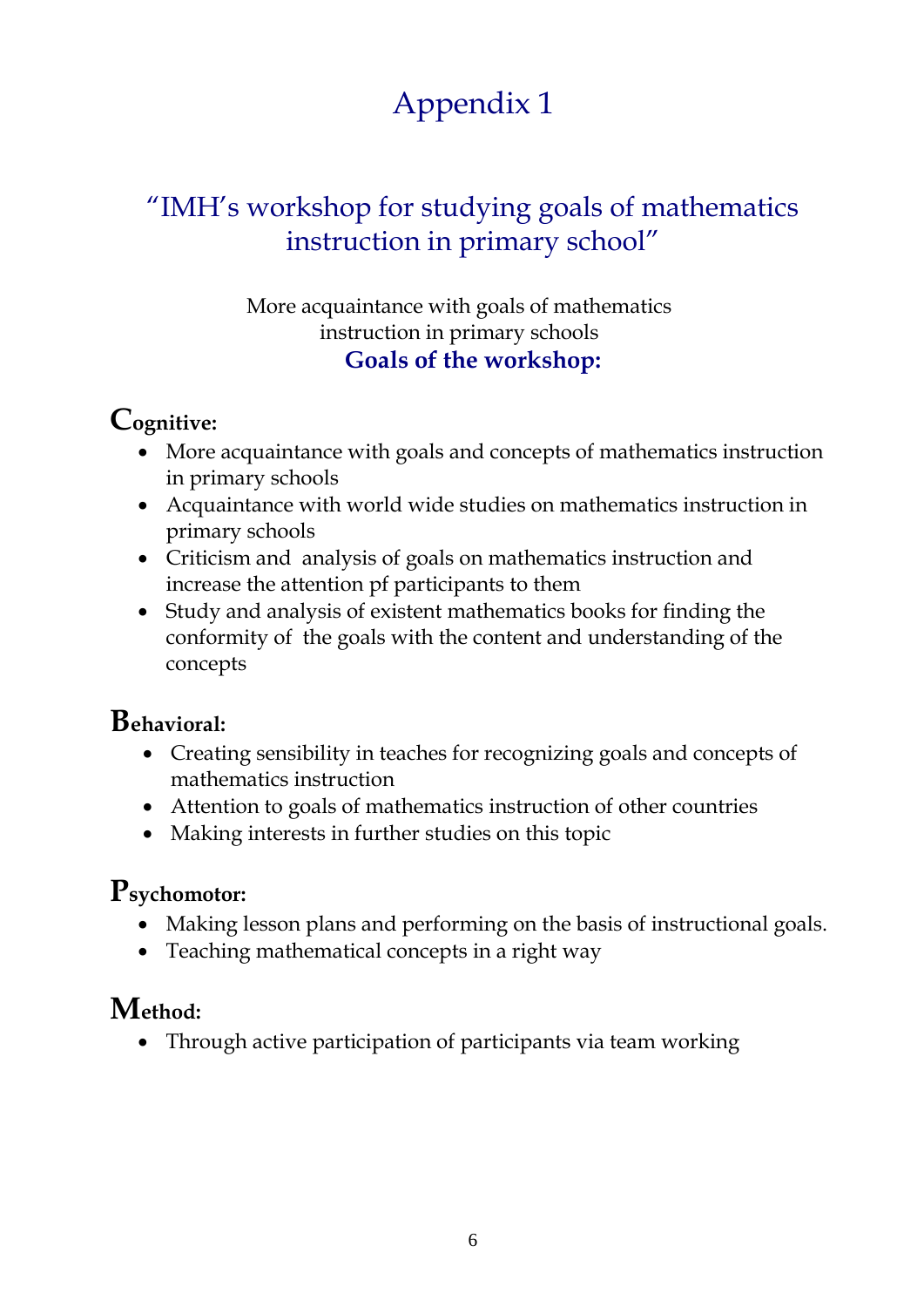## **Activities**

| Activity<br>No. | Kind of activity                                  | individual<br>work | Team<br>work        |
|-----------------|---------------------------------------------------|--------------------|---------------------|
| $\mathbf{1}$    | At the beginning, answer following questions      | $15 \text{ min}$   | 45 min              |
|                 | individually on the basis of your experiences     |                    |                     |
|                 | and by using the text books: what are the goals   |                    |                     |
|                 | of mathematics instruction?                       |                    |                     |
|                 | Then discuss your answer with others and          |                    |                     |
|                 | make up the final answers                         |                    |                     |
| $\overline{2}$  | In your opinion, what other goals should be       | 5 min              | $25 \,\mathrm{min}$ |
|                 | considered in the curriculum?                     |                    |                     |
| 3               | Study and criticize approved goals of             |                    | 30 min              |
|                 | mathematics instruction in national curriculum    |                    |                     |
|                 | and analyze attention of teachers to each of      |                    |                     |
|                 | these goals.                                      |                    |                     |
| $\overline{4}$  | Watch movie about TIMM studies and discuss        | 30 min             |                     |
|                 | them.                                             |                    |                     |
| 5               | Study NCTM instructional standards and make       |                    | $30 \text{ min}$    |
|                 | a list of the goals you like to be on top of your |                    |                     |
|                 | teaching on the basis of these standards and      |                    |                     |
|                 | approved goals of the national curriculum.        |                    |                     |

At the beginning of the workshop, also the teachers were asked to answer this question:

- *Express your feeling about mathematics in any way you like.*
- *If you like, please express the reasons, as well.*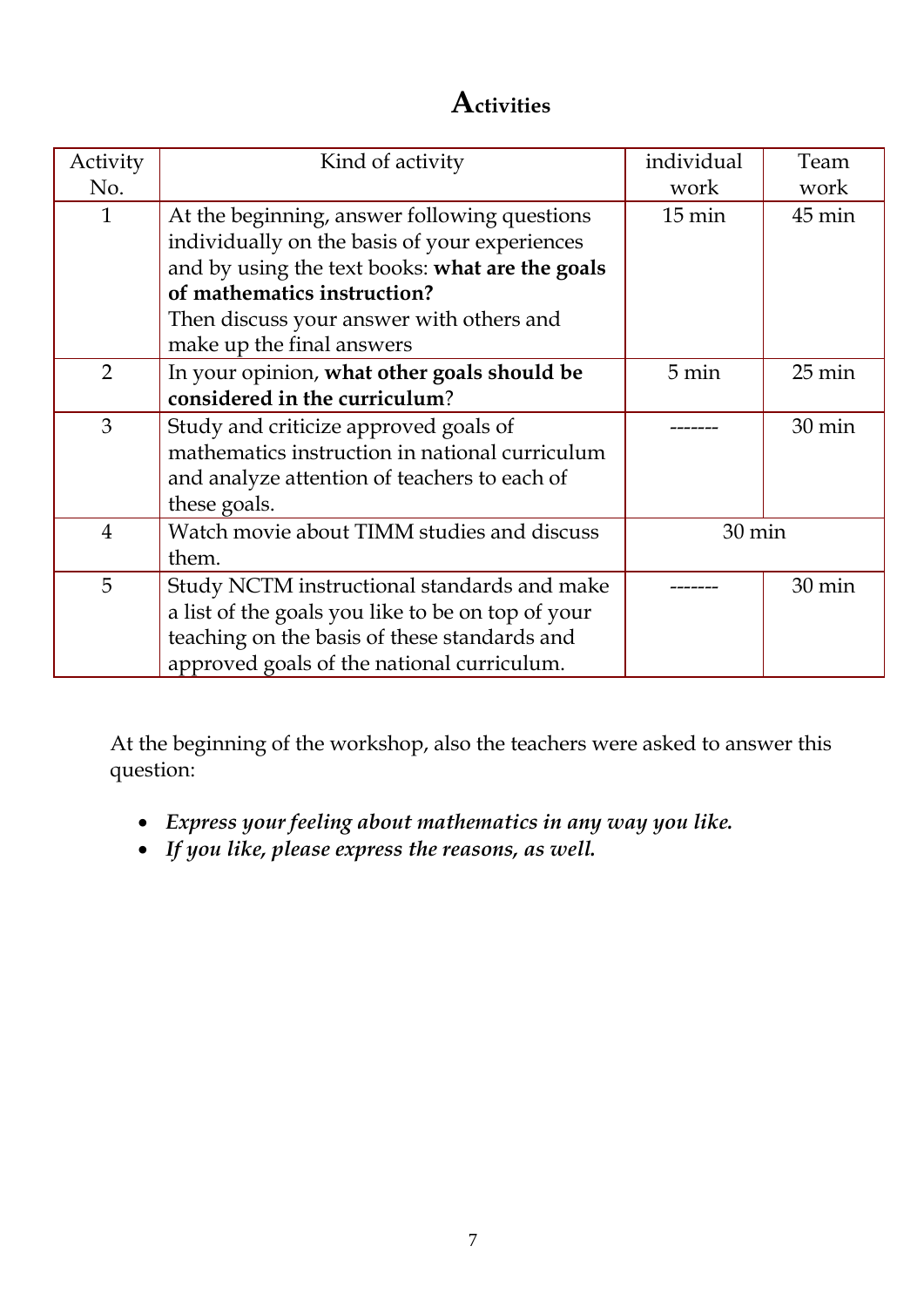# "General goals approved by the Ministry of Education"

#### **General goals of mathematics instruction in General Education Period<sup>4</sup>**

General goal of education in general education is to make an individual ready for all dimensions of life. Therefore, mathematics instruction in this period should achieve the following goals:

a) Educating intellectual discipline and proper thinking instructing the way of using known data for gaining results:

Through this, the student learns how to use his/her knowledge for gaining new results on the basis of different stage reasoning and its dominant idea for expressing a subject or solving a problem.

### b) Enabling to do numeral calculations in everyday life:

After finishing public education, the student should be able to do calculations which he/she needs in usual life like: four main operations, percentages, notations, etc.

c) Enabling to do mental calculations ,guessing and estimating questions which are necessary in everyday life:

The student gradually gains the ability of mental calculations for satisfying social need. He/she can have an approximately correct estimation of longitude, area, and weight of the objects around him or herself.

d) Instructing required mathematics in relation to other general courses:

Through this, required mathematics for other courses of general period is instructed.

 $\overline{a}$ 

<sup>4</sup> Quoted from Teacher Book(instruction manual) of mathematics of first grade of primary school ministry of Education, 2000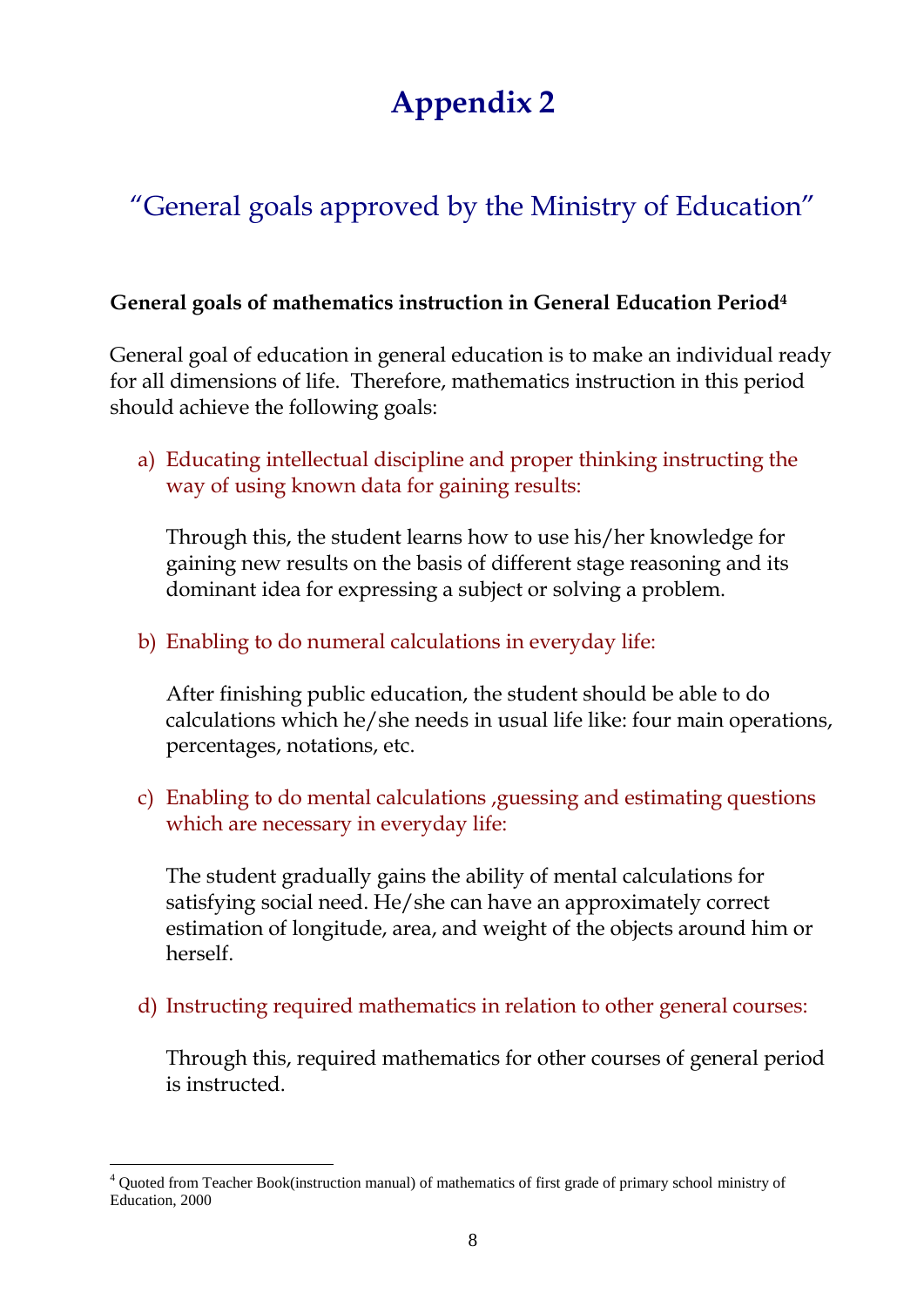e) Enabling to estimate solutions of problems and guessing the answers for the questions:

Student is enabled gradually to guess the solutions of problems before writing them down and thus he/she gets the ability of finding general lines of solutions of real life problems.

f) Enabling to understand mathematics contents of programs, formulate them into mathematics form and solve them:

Because many problems of everyday life, which expressed by phrases and sentences have implicit mathematics pattern, the student can distinguish these patterns generally by achieving this goal. It means that first; he/she recognizes the mathematics content of the problem and then solves it by applying the mathematical pattern.

Question:

*Study and criticize the approved goals of national mathematics instruction and analyze each of these goals.*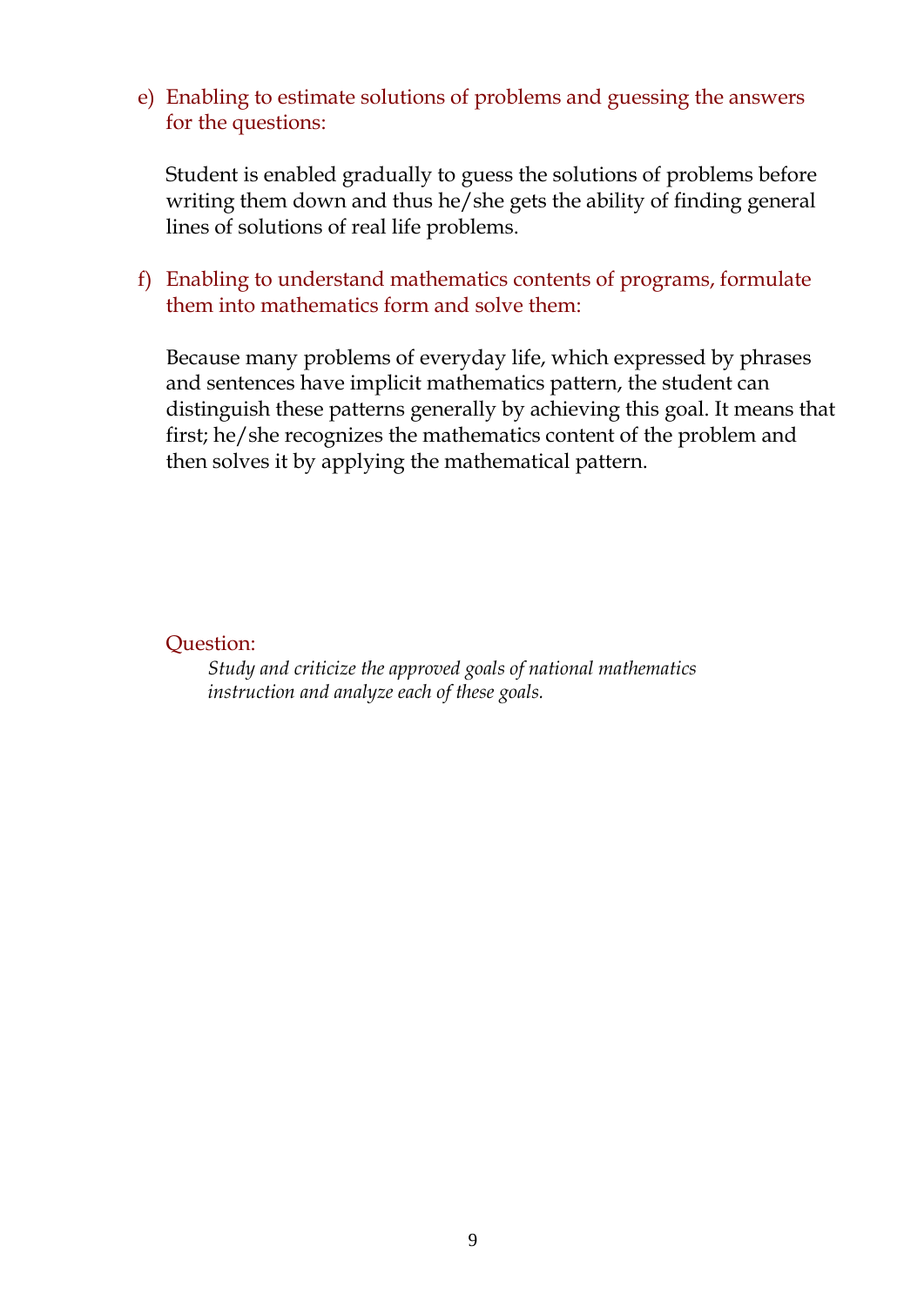## The goal of mathematics education from some participating teams" perspectives

#### Team 1

- 1. Using and applying mathematics in every day life.
- 2. Writing numbers and place value of numerals.
- 3. Learning four basic operations.
- 4. Measuring.
- 5. Identifying, making, and learning the methods of using mathematics tools in measuring.
- 6. Identifying the geometrical figures (different types of lines, angles, surfaces), and capacities.
- 7. Identifying the order of numbers and comparing them.
- 8. Counting the numbers
- 9. Mental calculations (in addition and subtraction).
- 10. Learning estimation and numeral computations.
- 11. Understanding direction.
- 12. Showing the numbers in different ways like diagrams.
- 13. Realizing the basic meanings (concepts) in statistics like average (mean).
- 14. Realization the concept of set and belonging or not belonging to a set.
- 15. Learning of making and solving problems.
- 16. Realization of time, hour and its parts and the ways to calculate the complex numbers.
- 17. Understanding the currency.
- 18. Understanding the meaning of axial and central symmetry.
- 19. Acquaintance with mathematics symbols (addition, subtraction, inequalities and equality).
- 20. Understanding fraction (comparing and fractional operation), percent, and decimal numbers.
- 21. Knowing the divisibility by 2, 5, 3, 9, 10
- 22. Reading and writing in mathematics.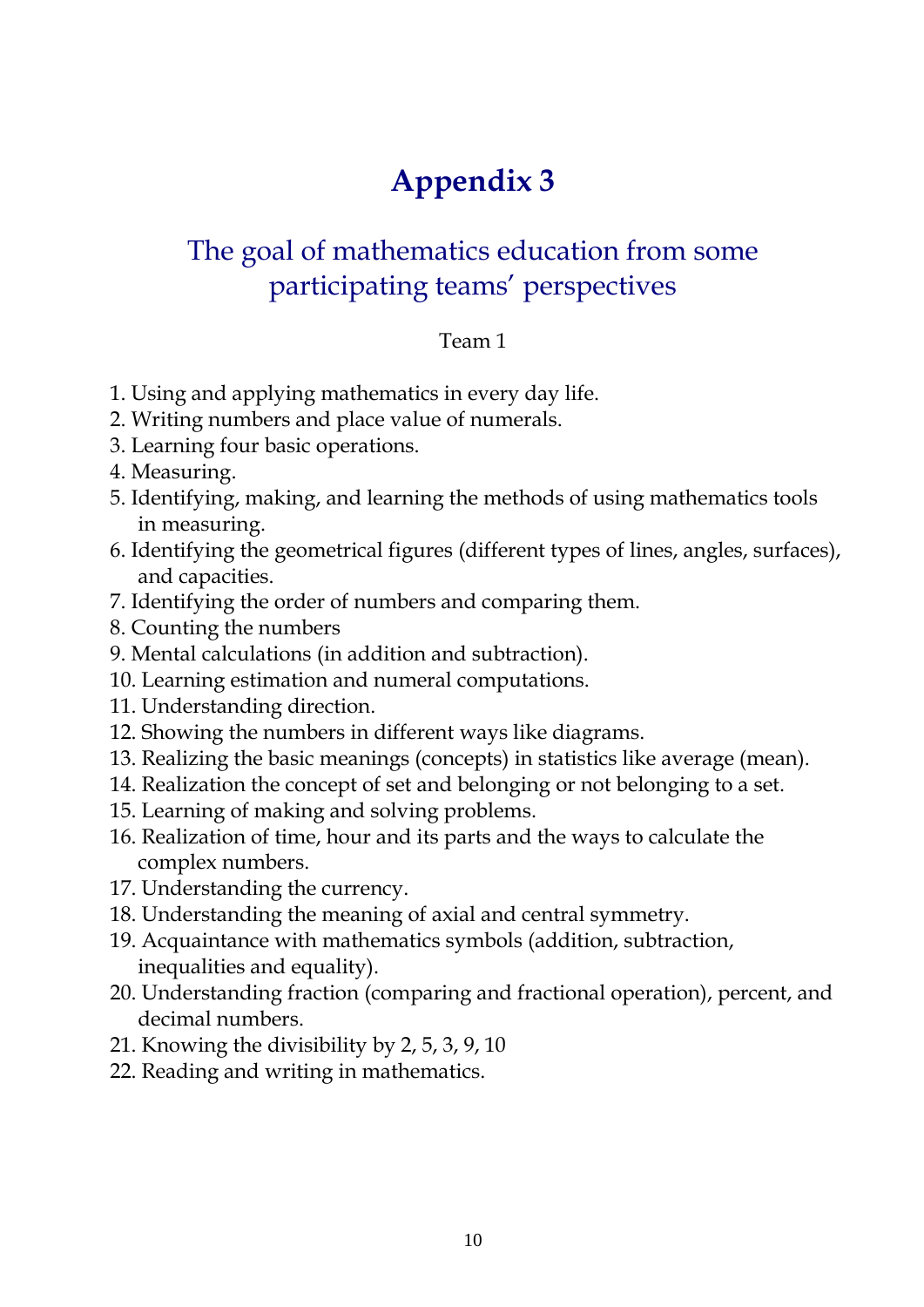### Team 2

- 1. Help to enhance logical and mathematical intelligence and creativity in students.
- 2. Create logical thinking and inventive and logical intellect.
- 3. Apply mathematical operations in every day life and achieve the required goals.
- 4. Find the ways for solving problems and achieve organized mentally and intellectually minds in students.
- 5. Acquaintance with surface (area), perimeter, capacity (in all grades).
- 6. Acquaintance with measuring elements such as length, area, fluids, mass  $(3<sup>rd</sup>$  to 5<sup>th</sup> grade).
- 7. Acquaintance with the number concept, ordering numbers, and acquaintance with numerals and applying them in place value table.
- 8. Acquaintance with four basic operations in mathematics and their symbols and applying them (all five grades).
- 9. Acquaintance with common fraction, and comparing fractions, compound numbers and related four basic operations (from 3<sup>rd</sup> grade up to 5<sup>th</sup> grade)
- 10. Acquaintance with geometrical figures like cylinder, cube, square, and parallelogram (all five grades).
- 11. Acquaintance with the meaning of inequalities, and equalities (1st grade).
- 12. Acquaintance with percent, ratio and proportion  $(5<sup>th</sup> grade)$ .
- 13. Acquaintance with angle and bisector  $(5<sup>th</sup> grade)$ .
- 14. Acquaintance with different types of line (open, closed, straight,) (1<sup>st</sup> grade) (straight line; 2 nd grade).
- 15. Acquaintance with time (The hour) ( $2<sup>nd</sup>$  to  $5<sup>th</sup>$  grade).
- 16. Acquaintance with money and its calculation.
- 17. Recognition odd and even numbers.
- 18. Using games and using mathematics as a hobby to grow creativity  $(2<sup>nd</sup>$  to 5<sup>th</sup> grade).
- 19. Acquaintance with axis and applying it in arts by using colors.
- 20. Acquaintance with axis of numbers and applying them in four basic operations.
- 21. Acquaintance with calendar, day, month, year, and season  $(2<sup>nd</sup> grade)$ .
- 22. Acquaintance with graphs and the way to plot them.
- 23. Acquaintance with measuring tools (scale, meter (tape), liter, protractor, and triangle) (2nd grade and on).
- 24. Using mathematical laws and formulas to achieve required goals in a short time.
- 25. Acquaintance with the ways of making geometrical figures ( $5<sup>th</sup>$  grade).
- 26. Acquaintance with the concept of mean and its application ( $5<sup>th</sup>$  grade).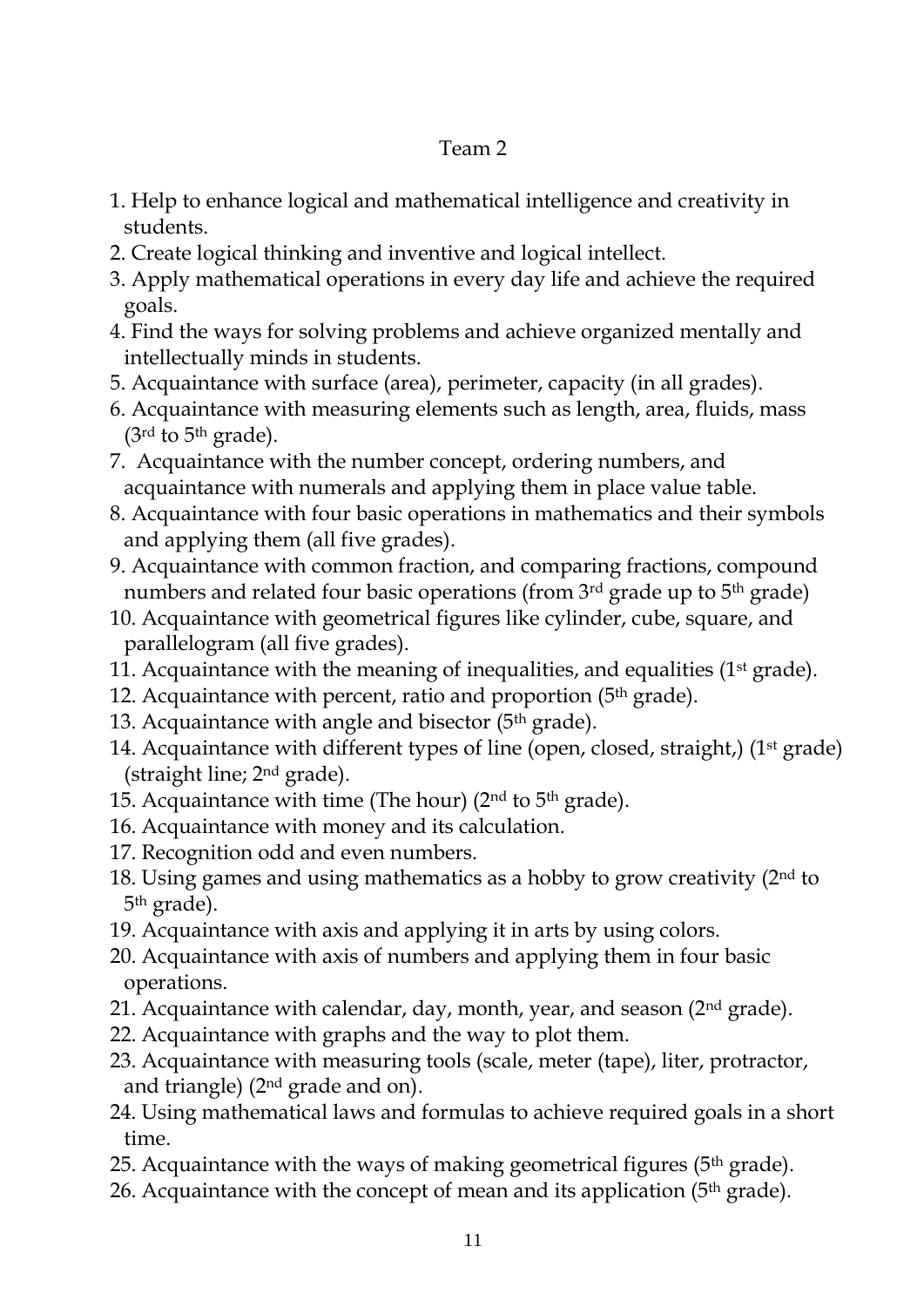- 27. Acquaintance with angle, diameter, length, width, height, and radius (2<sup>nd</sup>) grade and on).
- 28. Acquaintance with decimals  $(5<sup>th</sup> grade)$ .
- 29. Converting the units (from  $2<sup>nd</sup>$  grade) and using it in buying fabric.
- 30. Acquaintance with parallel and crossing lines.
- 31. Acquaintance with mental arithmetic without using calculators.
- 32. Acquaintance with divisibility of numbers  $(5<sup>th</sup> grade)$ .
- 33. Relating mathematics with other courses like art, physical education, and religion.

### Team 3

### **General Goals**

- 1. Acquaint students with mathematical concepts.
- 2. Create inclination to mathematics and its concepts.
- 3. Using mathematical concepts in every day life.

### **Minor Goals**

- 1. Learning how to write and read numbers (from 1st grade).
- 2. Learning four basic operations (from 1st grade).
- 3. Acquaintance with geometry (geometrical figures, the names of their parts, similarities and differences) (from 1st grade).
- 4. Learning area and perimeter of geometrical figures (from 3rd grade).
- 5. Learning the meaning of teaching time and using clocks (from 2nd grade).
- 6. Recognition of many and its usage (from 1st grade).
- 7. Recognition of weights and different ways of their computation (from 1st grade).
- 8. Acquaintance with universal measuring units (from 2nd grade).
- 9. Learning fraction and fractional calculation (from  $3<sup>rd</sup>$  grade).
- 10. Learning perfect, ratio, and proportion and solving related problems.
- 11. Applying number writing and four basic operations in every day life.
- 12. Applying geometrical theories and figures in real life problems.
- 13. Applying different parameters and areas in life and our surrounding.
- 14. Using watch for determining the time in day and night.
- 15. Using measuring units (weight and meter) in real life problems.
- 16. Interest in computation and mathematical practices.
- 17. Establishing confidence and joyful spirit in learners.
- 18. Applying intelligence in enhancing logical reasoning.
- 19. Reinforcing thinking, memory, understanding, and creativity in solving problems.
- 20. Establishing logical thinking and questioning when confronting a new problem.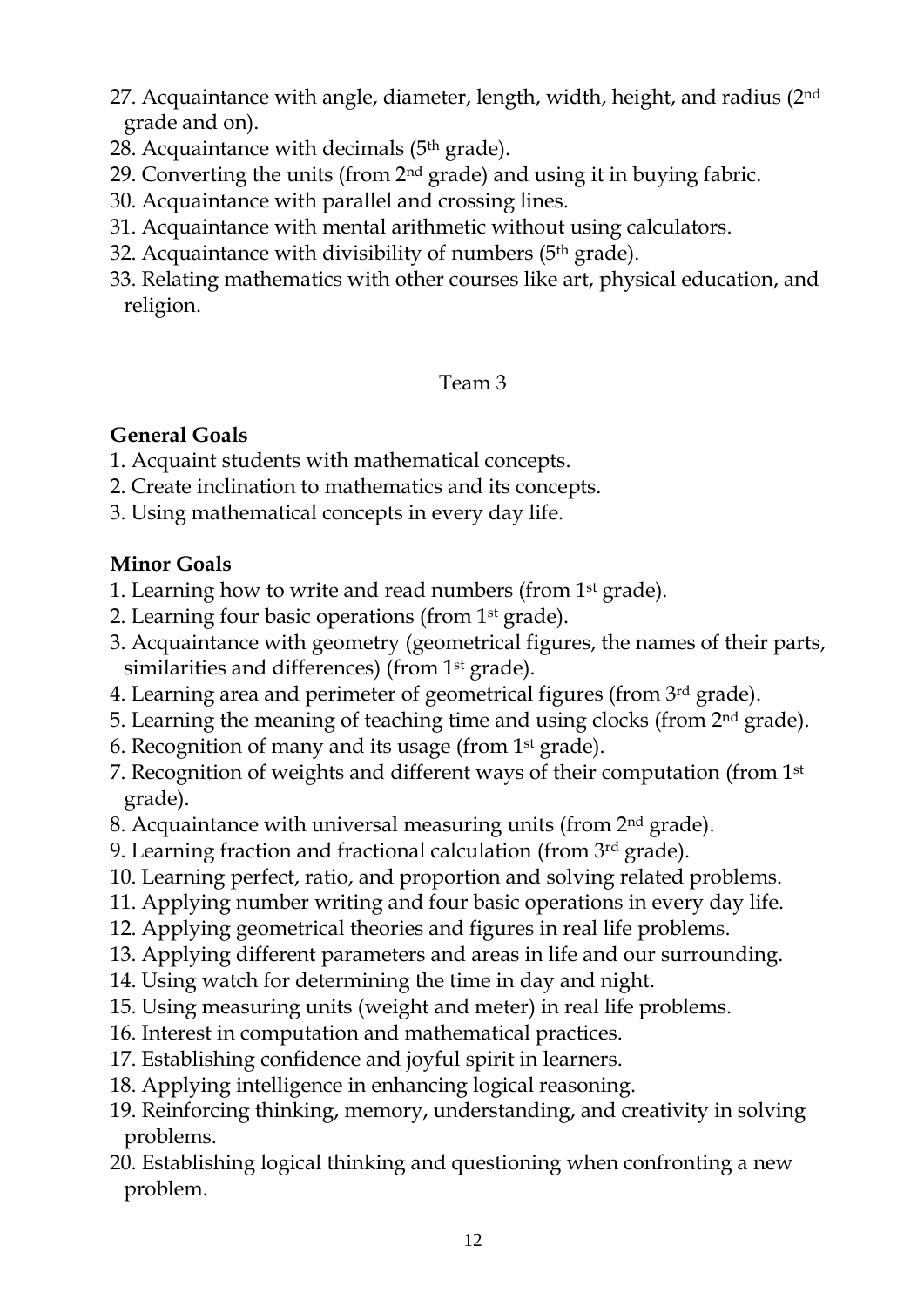- 21. Applying the right models in solving problems at any age.
- 22. Reinforcing the constructing and creative sense in students.

### Team 4

- 1. Enhancing intellectual power, directed thinking and power of thinking.
- 2. Applying mathematics in every day life (calculation, scale, proportions, units, and using money and time scales.)
- 3. Solving difficulties in life.
- 4. Discovering the rules by the students themselves.
- 5. Rearing creativity power and invention and establishing curiosity sense for finding and discovering the unknowns.
- 6. Rearing the ability to communicate.
- 7. Learning how to use the senses and establishing a relation between them.
- 8. Establishing interest and eagerness toward mathematics.
- 9. Learning teaching calculation for use in every day life.
- 10. Learning ways of solving problems in order to face the real life problems.
- 11. Applying mathematics in other sciences.
- 12. Applying measuring tools (meter (tape), special containers, scissors, etc.)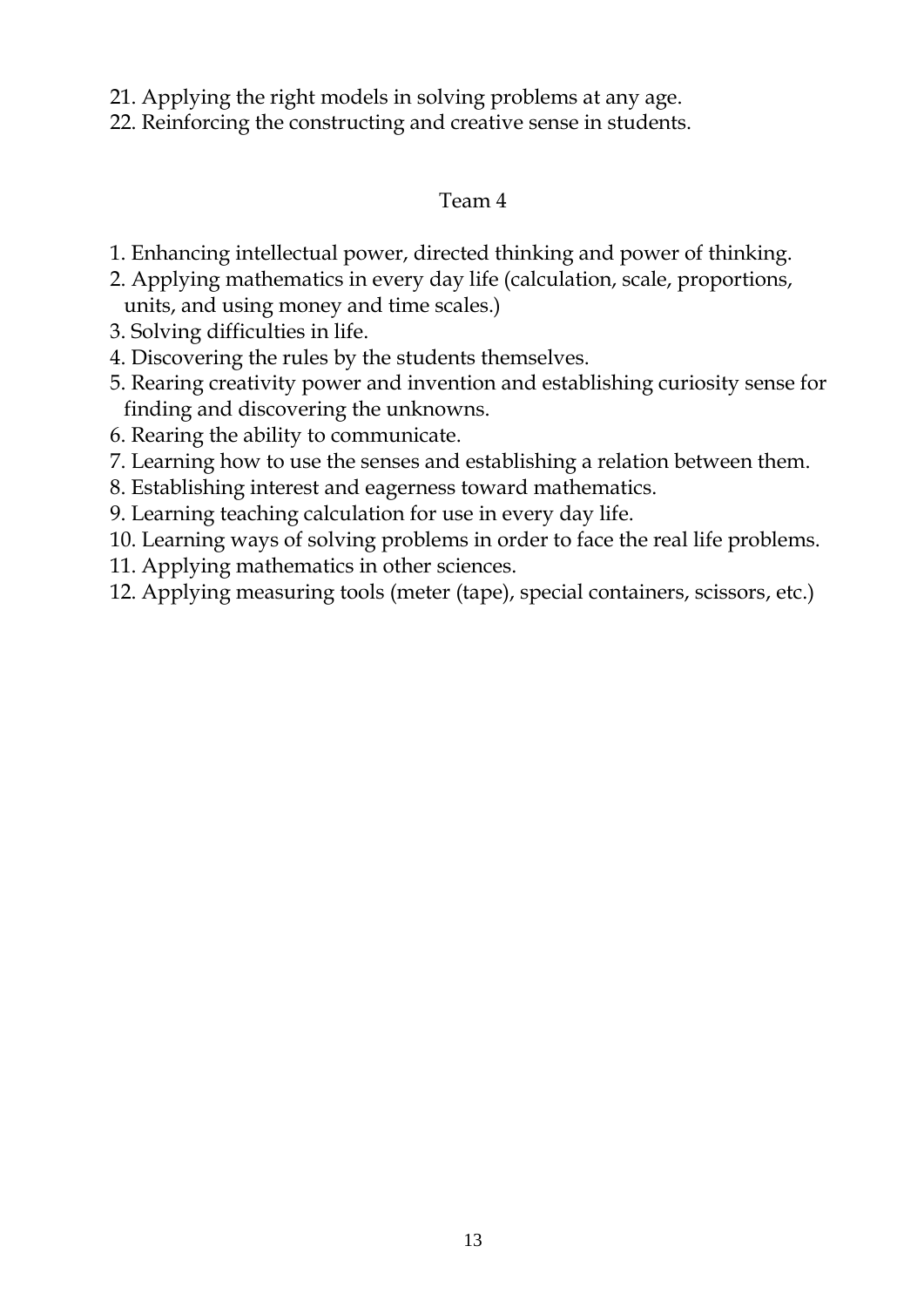# Opinion Polls

### **Poll results of one of the workshops on working on goals.**

Summarized opinion of participants in second instructional workshop for acquaintance with goals of mathematics instruction in primary school

|                         | Cases                                                                                                                                                                                                                                                                                                                                                                                                                  |              |                         |                |                |                                       |
|-------------------------|------------------------------------------------------------------------------------------------------------------------------------------------------------------------------------------------------------------------------------------------------------------------------------------------------------------------------------------------------------------------------------------------------------------------|--------------|-------------------------|----------------|----------------|---------------------------------------|
| Row                     |                                                                                                                                                                                                                                                                                                                                                                                                                        | Very<br>Good | Good                    | Medium         | Weak           | response<br>$\mathsf{z}^{\mathsf{o}}$ |
| $\mathbf{1}$            | Goals of the workshop were clearly determined                                                                                                                                                                                                                                                                                                                                                                          | 28           | $\overline{\mathbf{4}}$ | $\mathbf{1}$   |                |                                       |
| $\overline{2}$          | Goals and contents of the workshop were<br>congruent.                                                                                                                                                                                                                                                                                                                                                                  | 22           | 11                      |                |                |                                       |
| 3                       | There was enough time for discussion and<br>exchange of views                                                                                                                                                                                                                                                                                                                                                          | 9            | 13                      | 8              | $\overline{2}$ | $\mathbf{1}$                          |
| $\overline{\mathbf{4}}$ | Participants were allowed to express their own<br>ideas.                                                                                                                                                                                                                                                                                                                                                               | 19           | 12                      | $\mathbf{1}$   |                | $\mathbf{1}$                          |
| 5                       | Vocational need of participants and content of<br>the workshop were congruent                                                                                                                                                                                                                                                                                                                                          | 20           | 11                      | $\mathbf{1}$   |                | $\mathbf{1}$                          |
| 6                       | The time of the workshop was suitable (July)                                                                                                                                                                                                                                                                                                                                                                           | 20           | 8                       | 5              |                |                                       |
| 7                       | There was enough time far doing each activity                                                                                                                                                                                                                                                                                                                                                                          | 12           | 17                      | $\overline{3}$ | $\mathbf{1}$   |                                       |
| 8                       | Place of the workshop was suitable                                                                                                                                                                                                                                                                                                                                                                                     | 12           | 13                      | $\overline{7}$ | $\mathbf{1}$   |                                       |
| 9                       | Equipments of the workshop were sufficient.                                                                                                                                                                                                                                                                                                                                                                            | 11           | 15                      | $\overline{7}$ |                |                                       |
| 10                      | Organizers had enough power in leading the<br>workshop.                                                                                                                                                                                                                                                                                                                                                                | 31           | $\overline{2}$          |                |                |                                       |
| 11                      | What were the problems of the workshop?<br>- In the group, teachers of each grade were not familiar with other books.<br>- Time for expressing ideas in the group was not enough.<br>- Books of five grades were not enough in the groups.<br>- Time was limited and tool of instructional aid were not enough.<br>- Presenting resources in the workshop was not enough and there was<br>no film during the workshop. |              |                         |                |                |                                       |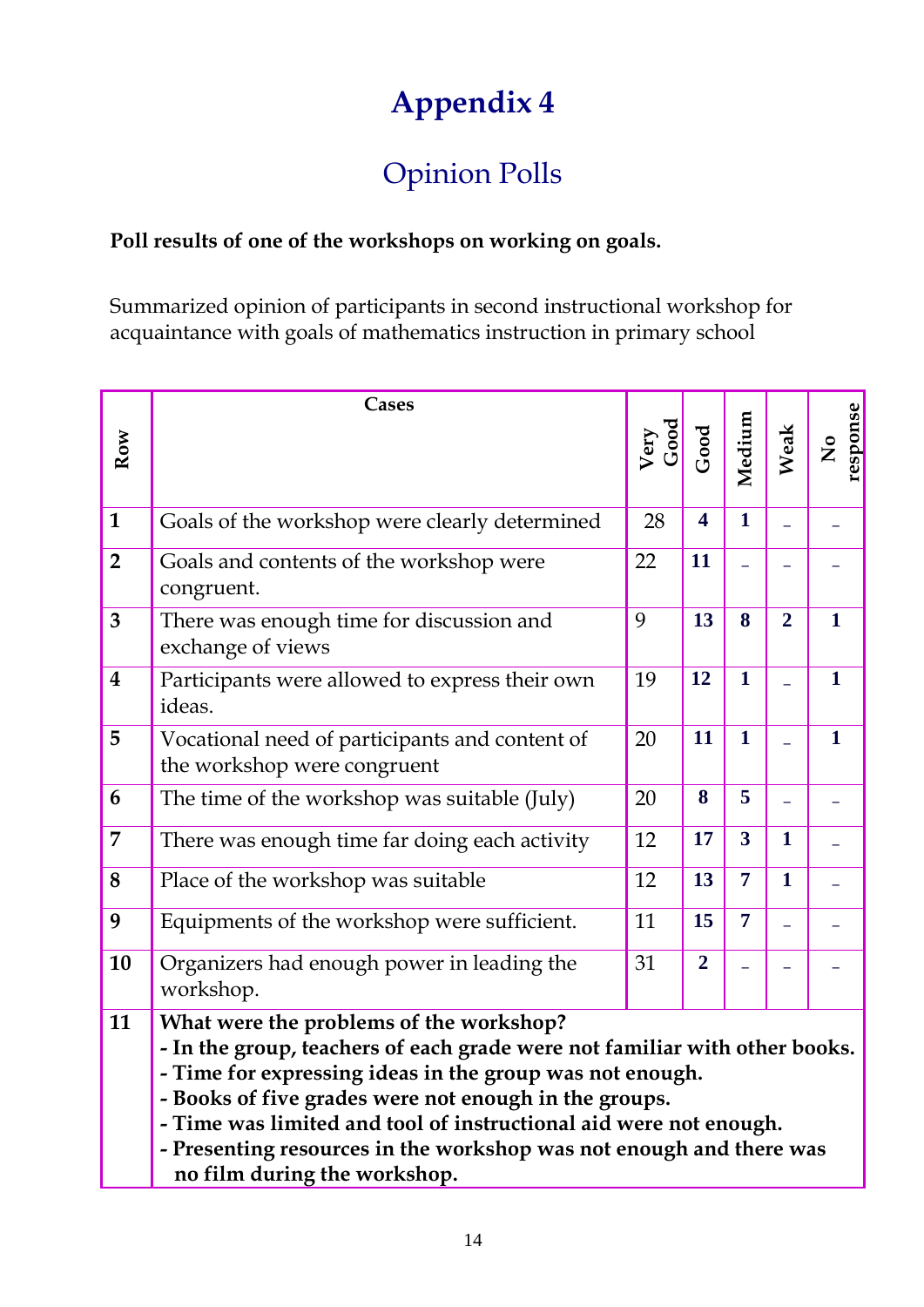| <b>Row</b> | <b>Cases</b>                                                                                                                                                                                                                                                                                                                                                                                                                                                                                                                                                                                                                                                                                                                                                                                                                                                                                                                                                                                                                                                                                                                                                                                             |
|------------|----------------------------------------------------------------------------------------------------------------------------------------------------------------------------------------------------------------------------------------------------------------------------------------------------------------------------------------------------------------------------------------------------------------------------------------------------------------------------------------------------------------------------------------------------------------------------------------------------------------------------------------------------------------------------------------------------------------------------------------------------------------------------------------------------------------------------------------------------------------------------------------------------------------------------------------------------------------------------------------------------------------------------------------------------------------------------------------------------------------------------------------------------------------------------------------------------------|
| 12         | What were administrative problems of the workshop?<br>- Space of the workshop was not suitable<br>- Participants did not have any knowledge about topic of the<br>workshop before their attendance.<br>- Overhead screen was unsuitable.<br>- The Mathematics house was in the far distance of our houses.                                                                                                                                                                                                                                                                                                                                                                                                                                                                                                                                                                                                                                                                                                                                                                                                                                                                                               |
| 13         | In your opinion, which other workshops about mathematics in<br>primary school should be planned by the Mathematics House?<br>- Presenting modern methods of teaching in different grades.<br>- Expressing approaches to objectives.<br>- Establishing workshops for other subjects and continuity of these<br>workshops.<br>- Administering a sample practical teaching.<br>- Acquaintance with new and various methods of teaching.<br>- Method of lesson-by-lesson teaching for mathematics.<br>- Establishing workshops for modern methods of teaching in<br>successful countries.<br>- Holding the workshop for all teachers, especially deprived areas.<br>- Showing the film of superior (excellent) teaching.<br>- Holding workshop for learning the method of applying<br>mathematical tools and instructional aid.<br>- Using ideas of the author of text books and inviting them to<br>participate in the workshop.<br>- Introducing more books and using computer, music and game in the<br>workshop.<br>- Holding book fair and, if it is possible, selling mathematics books<br>- Acquainting teachers with mathematics books.<br>- Instructing methods for holding a mathematics workshop. |

| D<br>Row | 0.000 |
|----------|-------|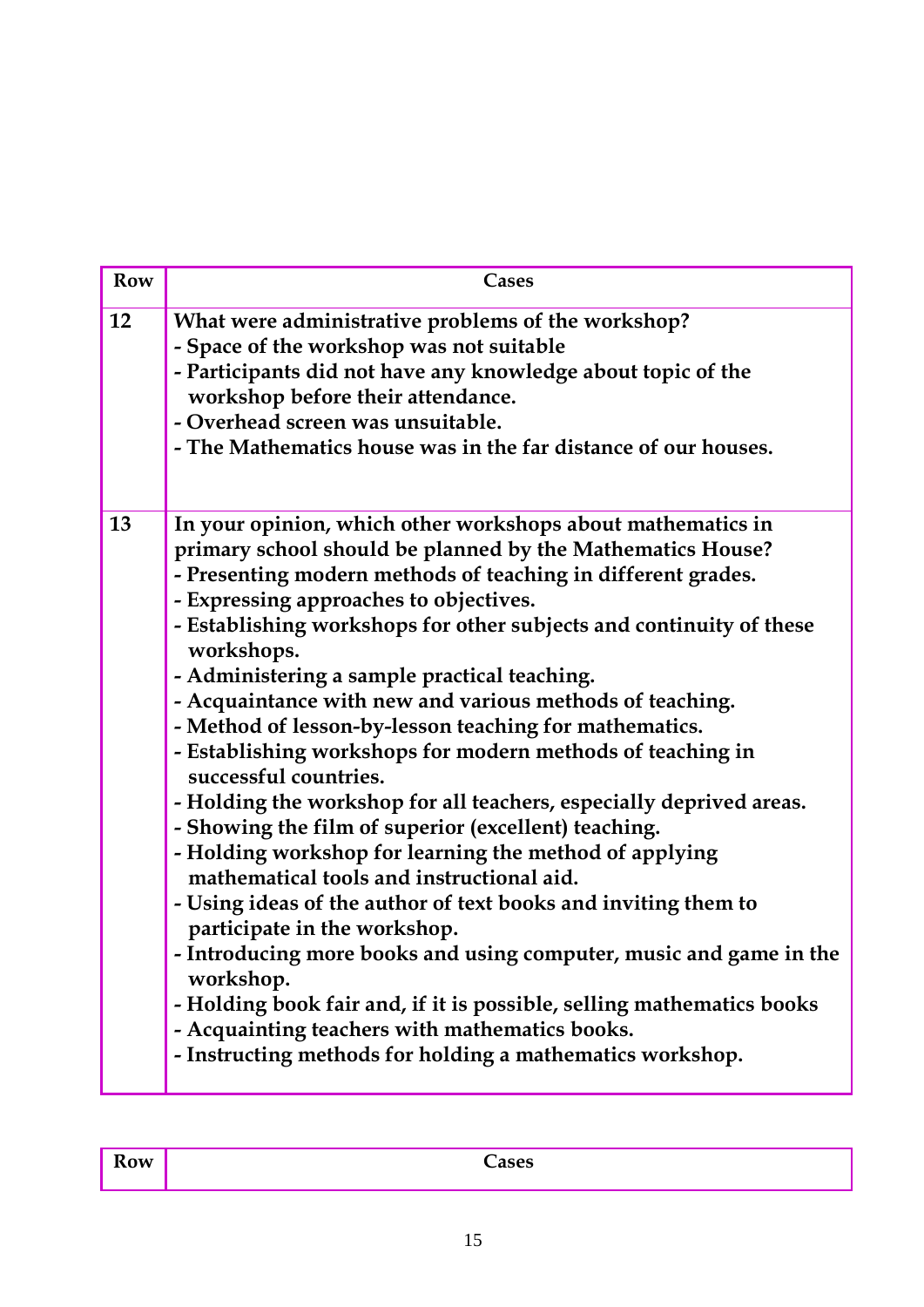| 14 | Do you want to add more comments?                                   |
|----|---------------------------------------------------------------------|
|    | Please do:                                                          |
|    | - Make some sample of mathematics questions during the workshop.    |
|    | - Create mathematical activities for outside the classroom.         |
|    | - Continue this workshop during the year.                           |
|    | - Show films of ideal teaching methods.                             |
|    | - Clarify goals for all teachers.                                   |
|    | - Introduce Mathematics House in schools.                           |
|    | - Attract students to Mathematics House.                            |
|    | - Admit the primary school graduates to Mathematics House.          |
|    | - Study and follow up weaknesses of mathematics instruction.        |
|    | - Form continuous sessions for interested teachers during the year. |
|    | - Show us a sample of cooperative teaching method in real           |
|    | classrooms.                                                         |
|    | - Increase time of the workshop, say to 4 days or one week.         |
|    | - Introduce ICT to teachers.                                        |
|    | - organize workshops for mathematics in relation to other fields.   |
|    |                                                                     |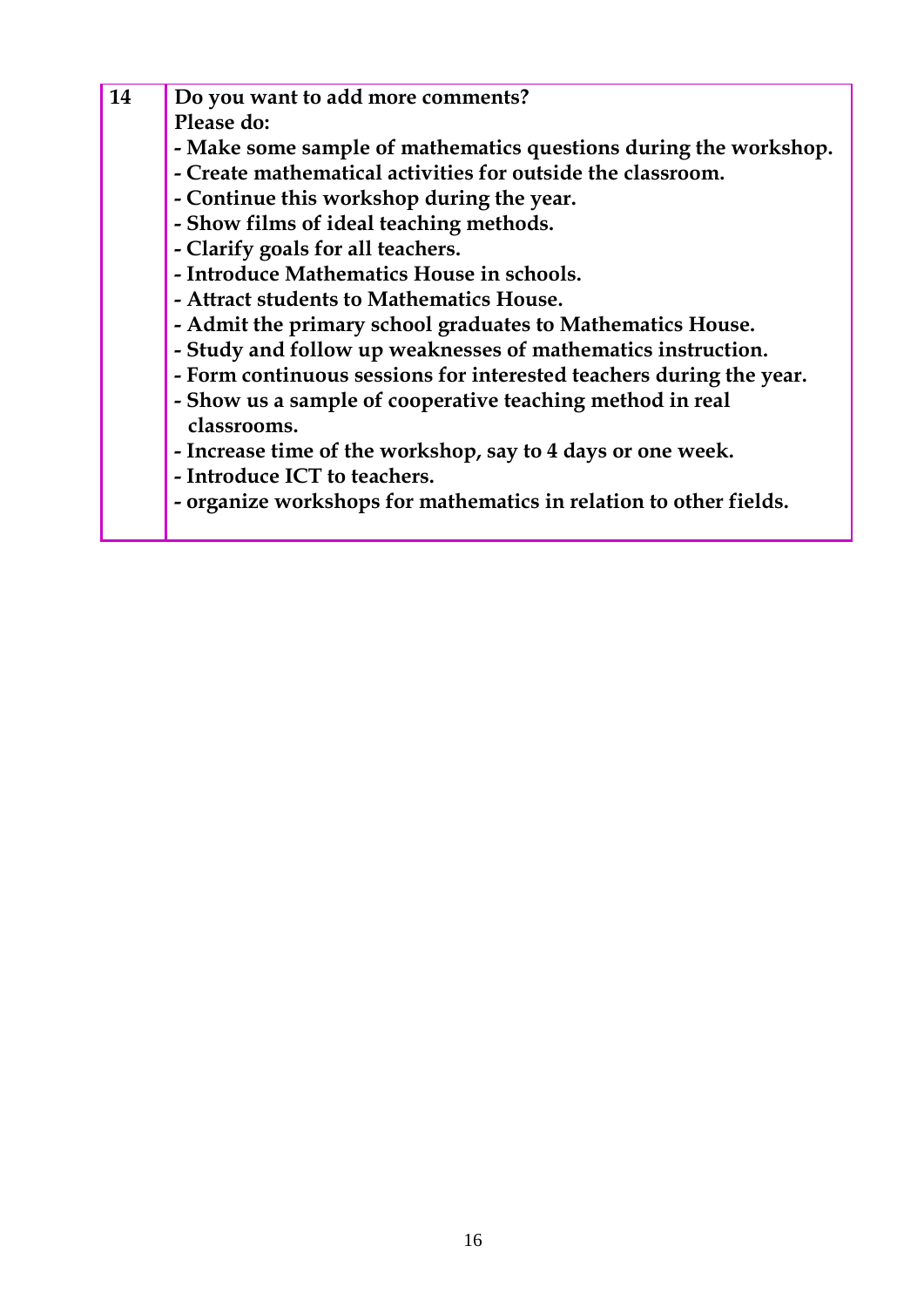## Report on concepts" workshop

#### **Report on workshops on mathematics concepts for primary school teachers<sup>5</sup> .**

After observing problems and difficulties that students have on concepts of mathematics in intermediate and high schools and by visiting primary schools, the researchers at IMH decided to hold workshops on mathematics concepts which are being taught at primary schools for groups of teachers and study the results. Since teachers of primary schools in Iran are mostly high school graduates from different fields of studying, while they should have enough knowledge of mathematics, empirical sciences, social sciences, literature and other courses, it is common that some teachers have lack of sufficient knowledge on basic concepts of mathematics for teaching in primary school (especially mathematics concepts of primary school). Note that in each class of primary school all courses are being taught by one teacher

These workshops were in the format of some activities which pursued these goals:

Understanding the notion of collection, membership, non-membership, detecting type of collections, acquaintance with the notions of subset, welldefined sets, deduction, one-to-one correspondence, equivalence sets, finite and infinite collections, acquaintance with notions of union and intersection of sets, difference and complement of sets, notions of number and numbering, notions of geometry like point, line, area, types of lines, line segments and angle"s bisections, polygons, height and median and bisector and the method of drawing them, the notion of perimeter, area, symmetry, etc.

These workshops were established by the help of the society for primary school teachers in order to achieve the following goals:

- 1) Enhancing scientific knowledge of primary school teachers.
- 2) Exercising the process of learning and teaching in cooperative method.
- 3) Correcting instructional and scientific problems of primary school teachers.

At the end of the workshop, we had an opinion poll from participants. We use this opinion for development of the workshop.

 $\overline{a}$ 

<sup>&</sup>lt;sup>5</sup> Quoted from the article "Report on workshop of Instructing mathematics concepts for primary school teachers", Fatemeh Hani Tabaei Zavareh, Presented at 8<sup>th</sup> Iranian Mathematics Education Conference IMEC-8 (2006)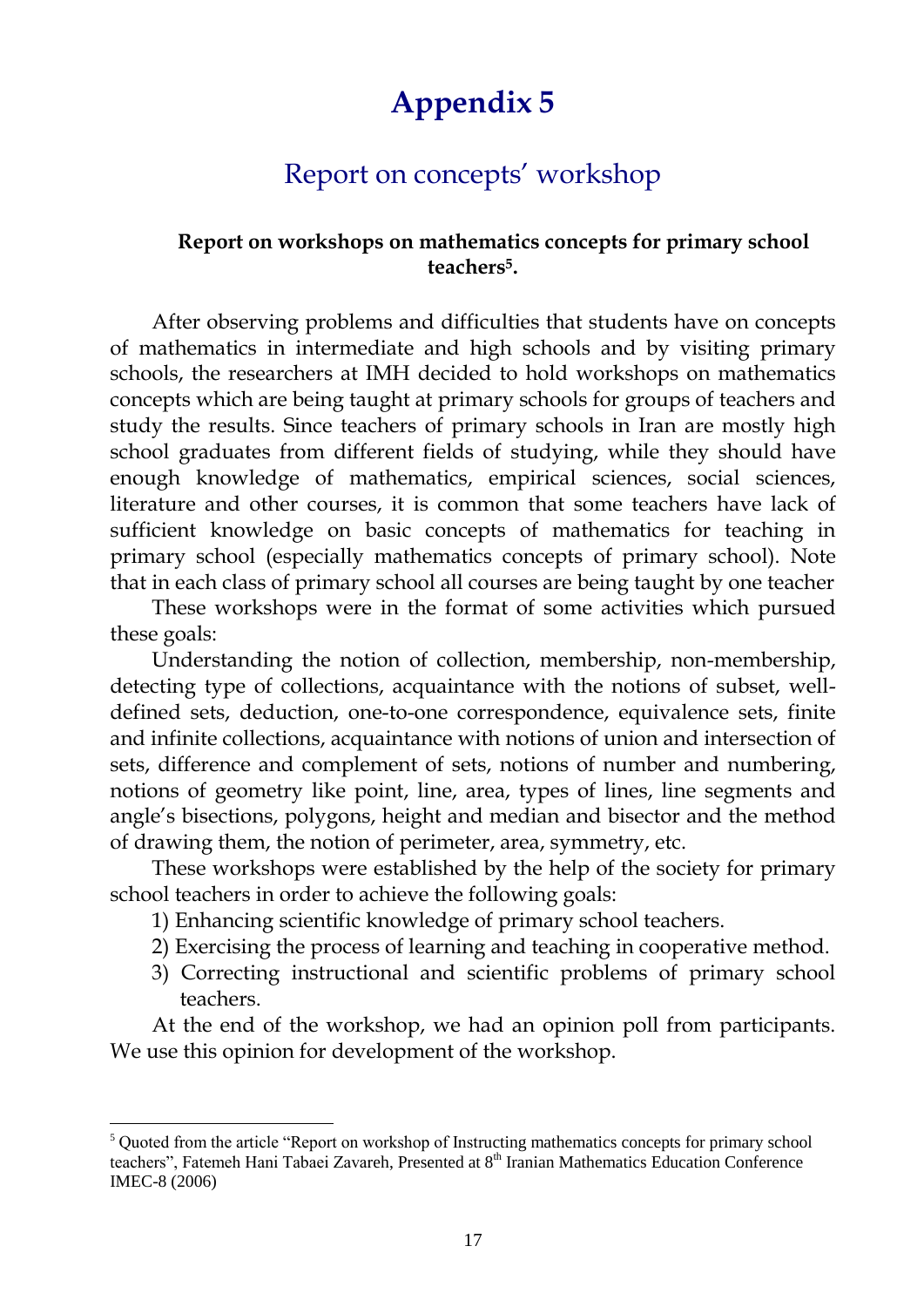#### **Some results from discussions during the workshops of concepts' instruction**

For answering the question "Give an example of a set" most teachers expressed following collections:

A= set of stationeries

B= set of flowers

C= set of kitchen-wares

Giving these examples, following questions remained unanswered:

- Does a feather belong to the set A? Can we write with a feather?
- Does a piece of wood belong to the set C? Can we blend food with a piece of wood?
- Are these examples appropriate for a set?

The result was in general, a set should be well-defined.

Beside these, most teachers thought that members of a set should be of the same genus or have a common property. In their opinion, examples like  $\{O, Hasan, 4\}$  or  $\{X, E, 4\}$  are not sets.

We think that this misunderstanding is due to the reason that such examples are not in the text-books.

The answer of this question "Does the chair you sit on, belong to the set of the teachers?" was rarely negative.

When they were asked to write the collection of first alphabet used in the words Adel, Earth, Mohammad and Ali, they accepted {A, E, M, A} and did not consider {M, E, A}. But, after long discussion, they reached to the conclusion that {M, E, A} is the correct answer, because the alphabet A is the same in both places. This discussion leads one of the teachers into a wrong conclusion that the set of 8 similar flowers in the text book consist of only one element.